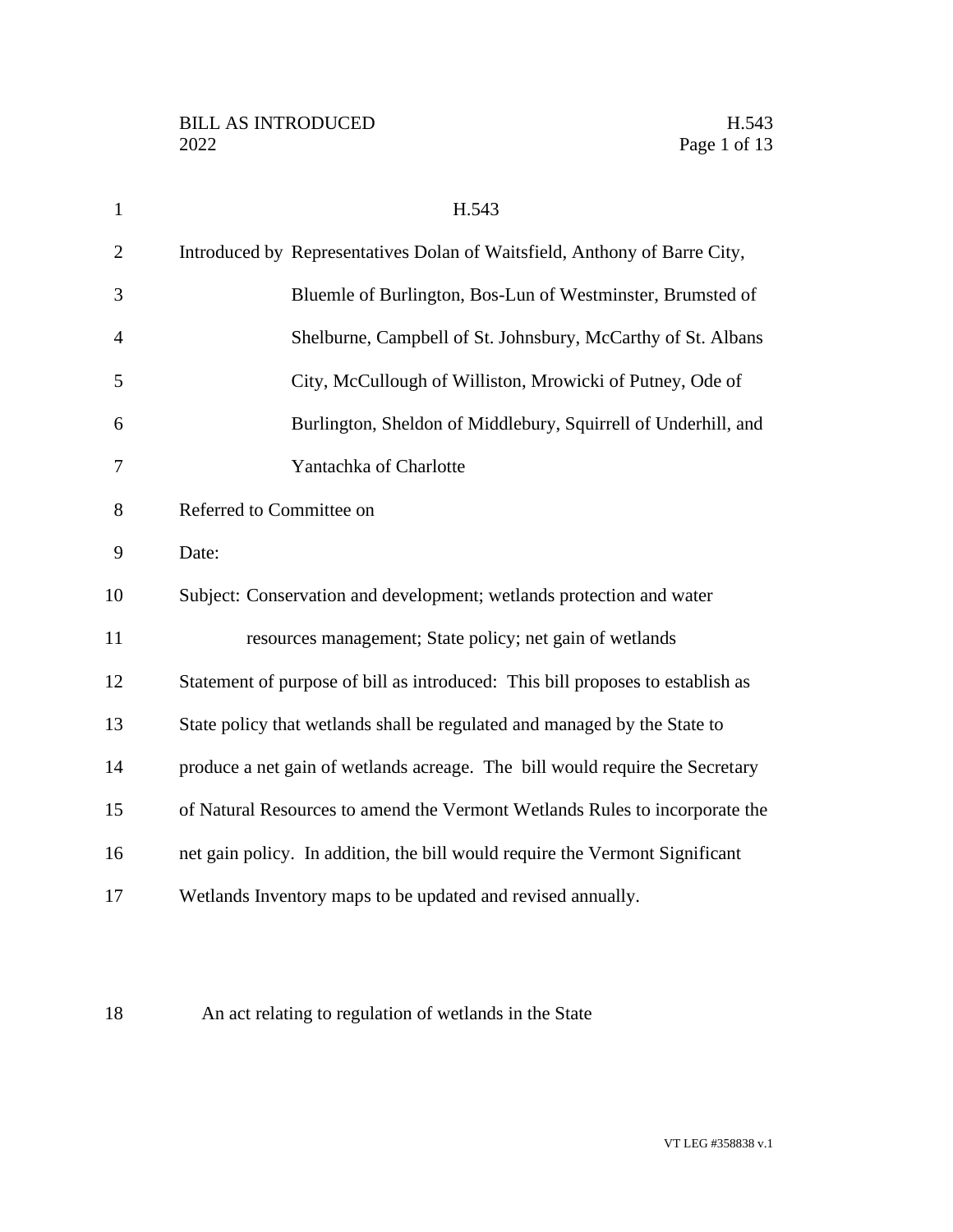| $\mathbf{1}$   | It is hereby enacted by the General Assembly of the State of Vermont:          |
|----------------|--------------------------------------------------------------------------------|
| $\overline{2}$ | Sec. 1. FINDINGS                                                               |
| 3              | The General Assembly finds:                                                    |
| $\overline{4}$ | (1) Wetlands provide critical environmental, public safety, and                |
| 5              | economic benefits. Because of the critical importance of wetlands to people    |
| 6              | and the natural environment on which we depend, the goal of the State of       |
| 7              | Vermont must be the protection and restoration of wetlands.                    |
| 8              | (2) Wetlands, whether natural, restored, or created, serve a variety of        |
| 9              | functions and values beneficial to the general public and to the environment,  |
| 10             | including climate resilience in terms of flood resiliency and carbon storage,  |
| 11             | water quality protection, wildlife and aquatic vegetation habitat, groundwater |
| 12             | recharge, erosion control, carbon storage, and recreational and educational    |
| 13             | opportunities.                                                                 |
| 14             | (3) Wetlands comprise just four percent of Vermont's land area, but            |
| 15             | they offer critical habitat for 35 percent of Vermont's threatened and         |
| 16             | endangered plant species and 21 percent of imperiled animals. Restoring        |
| 17             | wetlands in the Vermont portion of the Lake Champlain Basin could achieve      |
| 18             | 15 percent of the pollution reduction goals required for the Lake by the U.S.  |
| 19             | <b>Environmental Protection Agency.</b>                                        |
| 20             | (4) A study by the Trust for Public Land found that Vermont's wetlands         |
| 21             | provide an estimated \$590.00 per acre annually in natural goods and services, |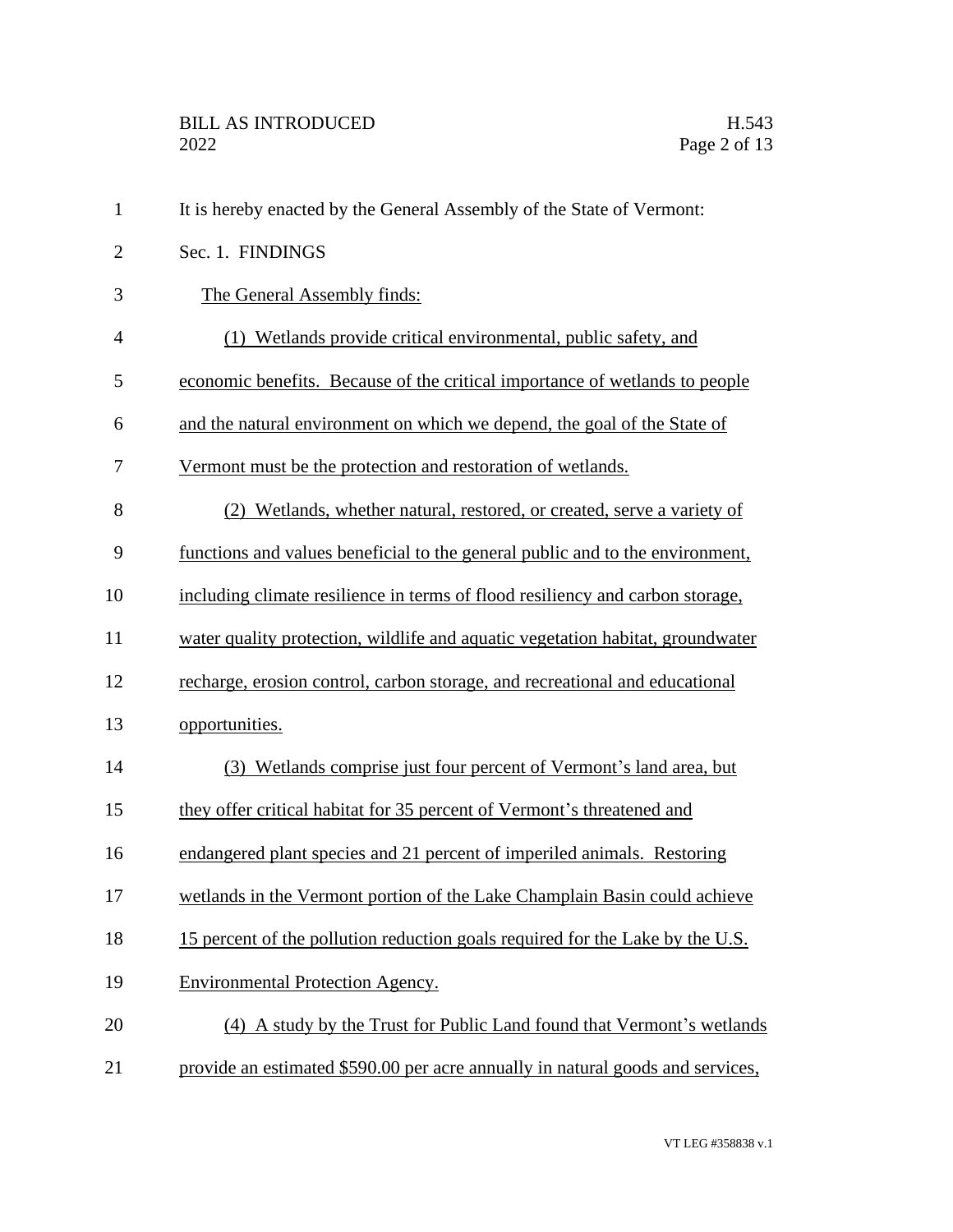| $\mathbf{1}$   | such as flood protection, water quality enhancement, and wildlife habitat. The  |
|----------------|---------------------------------------------------------------------------------|
| $\overline{2}$ | same study found that for every State dollar invested in conservation of our    |
| 3              | forests and wetlands, \$9.00 worth of natural goods and services is returned to |
| $\overline{4}$ | Vermonters.                                                                     |
| 5              | (5) Wetlands buffer human communities from environmental threats,               |
| 6              | such as more intense and more frequent weather events due to climate change.    |
| 7              | The 2018 Vermont State Hazard Mitigation Plan highlights the importance of      |
| 8              | wetlands for reducing flood risks to communities.                               |
| 9              | (6) State policies and funding programs should set a baseline of                |
| 10             | regulatory protections while also incentivizing farmers, foresters, and other   |
| 11             | landowners to restore wetlands and compensate them for maintaining and          |
| 12             | restoring the extensive ecosystem services that wetlands provide.               |
| 13             | The greatest threats to wetlands are development, draining and<br>(7)           |
| 14             | clearing, invasive species, timber harvesting without best management           |
| 15             | practices, and climate change that may alter hydrologic cycles and ecosystem    |
| 16             | functions.                                                                      |
| 17             | (8) Since European colonization, scientists estimate that Vermont has           |
| 18             | lost at least one-third of its wetlands.                                        |
| 19             | (9) Alterations to wetlands disturb their natural ability to store water and    |
| 20             | carbon, adversely affect flood resiliency, reduce their value as habitat, limit |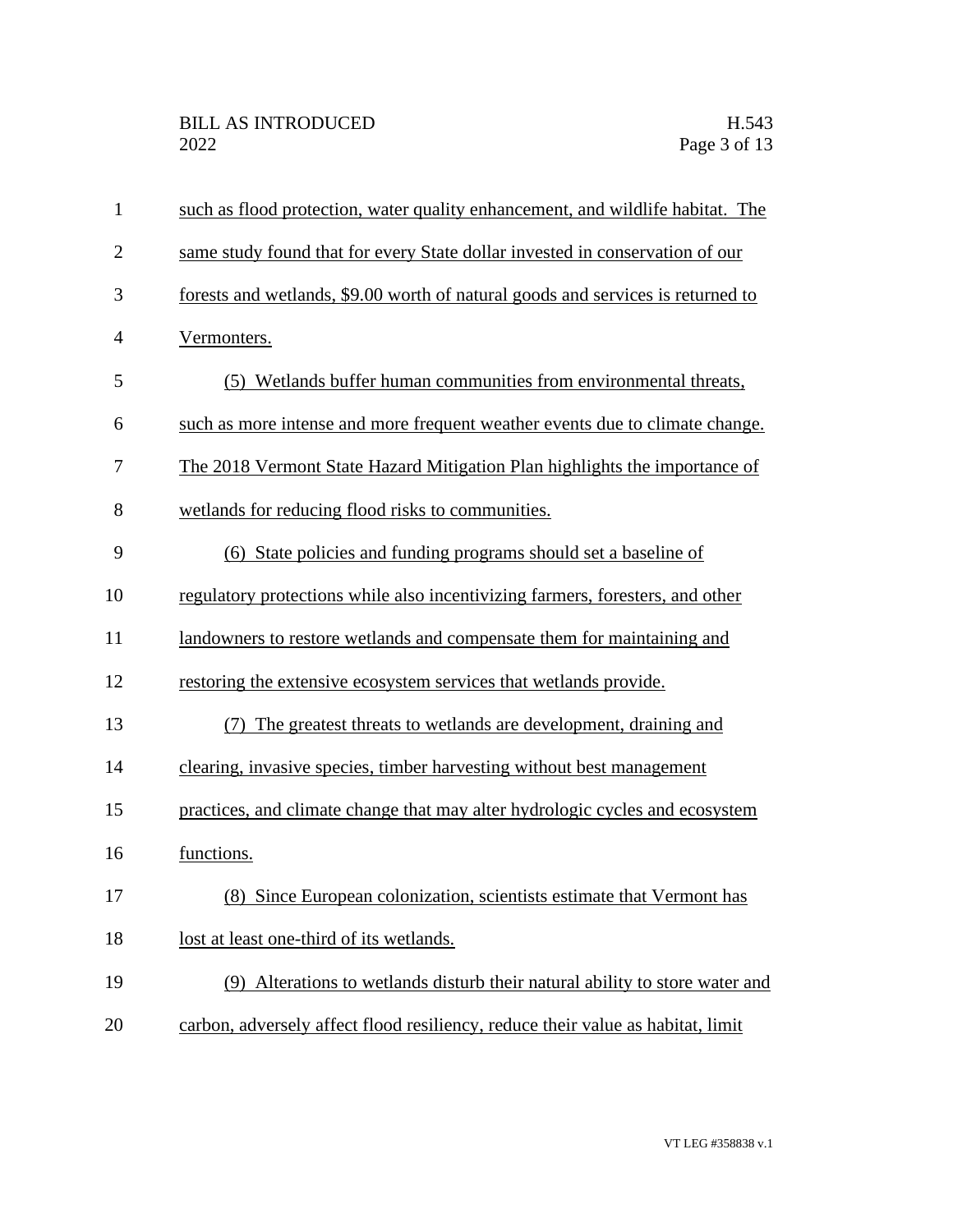| $\mathbf{1}$   | their ability to retain nutrients and sediment, and impact public health and  |
|----------------|-------------------------------------------------------------------------------|
| $\overline{2}$ | welfare.                                                                      |
| 3              | (10) Any changes to the State statutes, rules, or guidelines for wetland      |
| $\overline{4}$ | protection and restoration must be guided by science and have a net           |
| 5              | environmental benefit.                                                        |
| 6              | (11) The Department of Environmental Conservation has adopted                 |
| $\overline{7}$ | National Wetlands Inventory (NWI) Plus mapping, which uses the best           |
| 8              | available technology and relies on trained image analysts to identify and     |
| 9              | classify wetlands and deep-water habitats from aerial imagery. NWI Plus       |
| 10             | enhances traditional wetlands inventory mapping by using hydrogeomorphic      |
| 11             | attributes for identifying landscape position, landform, water flow path, and |
| 12             | waterbody type. These enhancements increase the functionality of NWI data     |
| 13             | for better characterizing wetlands, for predicting wetlands functions at the  |
| 14             | landscape or watershed level, and for assessing the impact of wetland changes |
| 15             | and functions.                                                                |
| 16             | Sec. 2. 10 V.S.A. $\S$ 901 is amended to read:                                |
| 17             | § 901. WATER RESOURCES AND WETLANDS MANAGEMENT                                |
| 18             | <b>POLICY</b>                                                                 |
| 19             | It is hereby declared to be the policy of the State that:                     |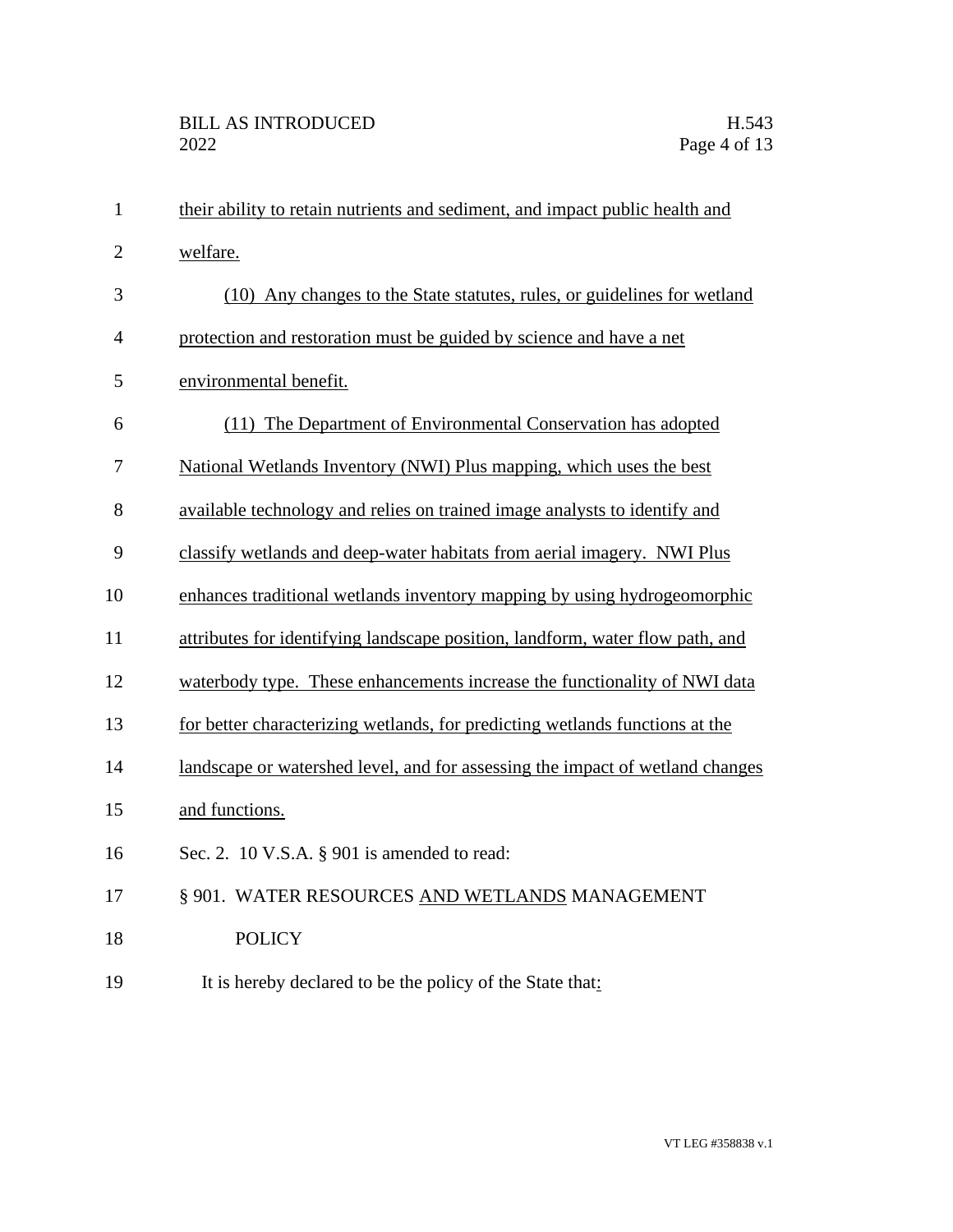## BILL AS INTRODUCED H.543<br>2022 Page 5 of 13

| $\mathbf{1}$   | (1) the water resources of the State shall be protected, regulated, and,          |
|----------------|-----------------------------------------------------------------------------------|
| $\overline{2}$ | where necessary, controlled under authority of the State in the public interest   |
| 3              | and to promote the general welfare;                                               |
| 4              | (2) the wetlands of the State shall be protected, regulated, and restored         |
| 5              | so that Vermont achieves a net gain of wetlands acreage; and                      |
| 6              | (3) regulation and management of the water resources of the State,                |
| 7              | including wetlands, should be guided by science, and authorized activities in     |
| 8              | water resources and wetlands should have a net environmental benefit to the       |
| 9              | State.                                                                            |
| 10             | Sec. 3. 10 V.S.A. § 916 is amended to read:                                       |
| 11             | § 916. REVISION UPDATE OF VERMONT SIGNIFICANT WETLANDS                            |
| 12             | <b>INVENTORY MAPS</b>                                                             |
| 13             | The Secretary shall revise the Vermont significant wetlands inventory maps        |
| 14             | to reflect wetland determinations issued under section 914 of this title and      |
| 15             | rulemaking by the panel under section 915 of this title.                          |
| 16             | (a) On or before January 1, 2024 and annually thereafter, the Agency of           |
| 17             | Natural Resources shall update the Vermont Significant Wetlands Inventory         |
| 18             | (VSWI) maps and the Wetlands Advisory mapping layers for the Agency of            |
| 19             | Natural Resources' Natural Resources Atlas and as a shapefile on the Vermont      |
| 20             | Geodata Portal. The annual updates to the VSWI shall include integration of       |
| 21             | georeferenced shapefiles or similar files for all verified delineations performed |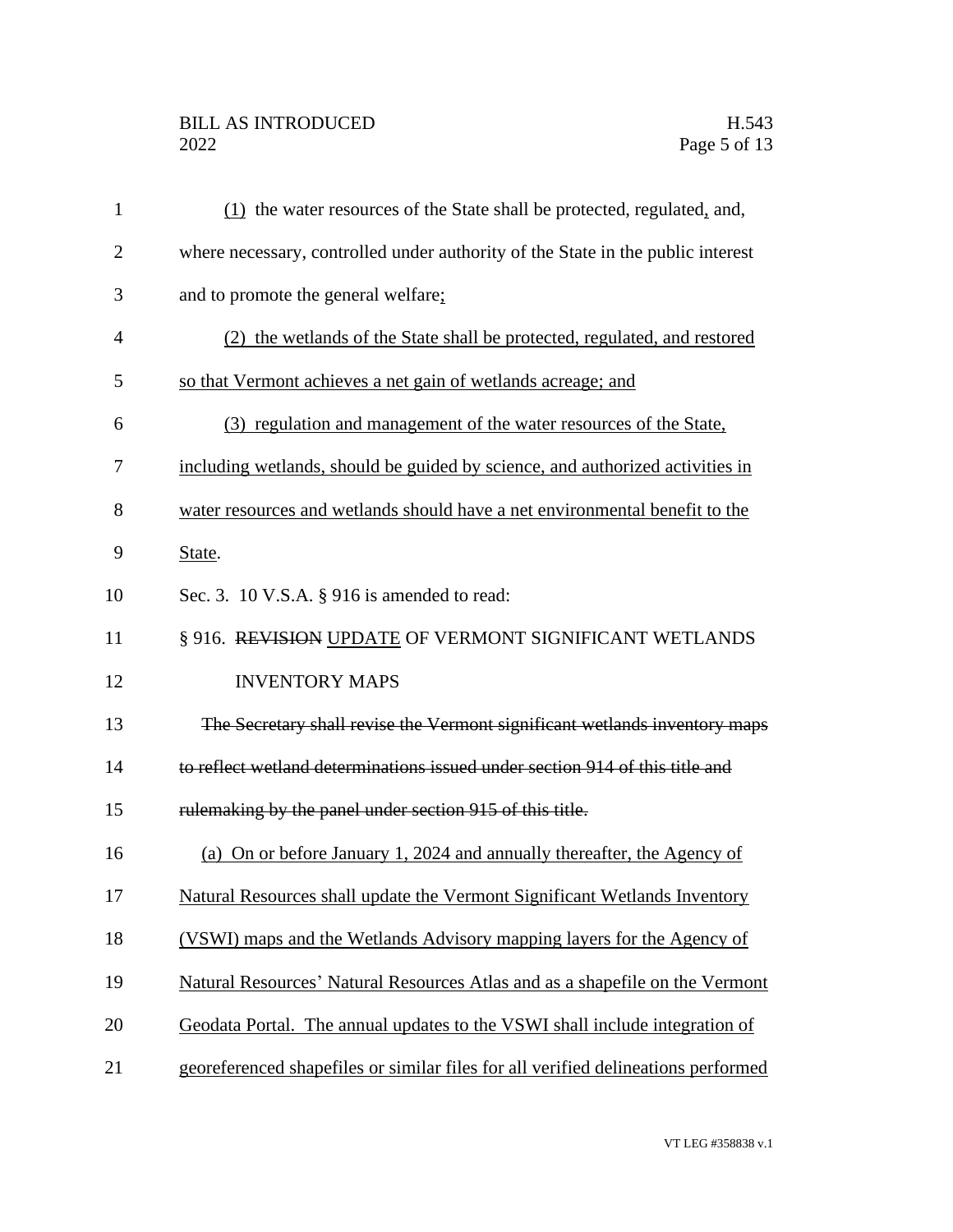| $\mathbf{1}$   | within the State and submitted to the Agency of Natural Resources as part of a    |
|----------------|-----------------------------------------------------------------------------------|
| $\overline{2}$ | permit application. The Wetland Advisory layer shall include integration of       |
| 3              | any additional town specific inventories performed by consultants on the          |
| $\overline{4}$ | Agency's Wetland Consultant List if the consultant has presented the map to a     |
| 5              | municipality or the Agency of Natural Resources.                                  |
| 6              | (b) The Secretary of Natural Resources shall provide public notice of             |
| 7              | changes to the VSWI map in the watershed where changes to the map are             |
| 8              | made by posting notice in each town clerk's office in the municipality where      |
| 9              | wetland map changes are proposed and by publishing notice of the changes in       |
| 10             | local newspapers and other media sources within the municipality. The             |
| 11             | Secretary shall not be required to provide notification to individual persons.    |
| 12             | (c) On or before January 1, 2028, the Secretary of Natural Resources shall        |
| 13             | complete High Quality National Wetlands Inventory (NWI) Plus level                |
| 14             | mapping for all of the tactical basins in the State. The high-quality mapping     |
| 15             | shall include a ground truthing component that is the best available practice but |
| 16             | shall not be less accurate than the methodology currently applied by the          |
| 17             | Secretary.                                                                        |
| 18             | (d) The NWI Plus level mapping shall be compiled in the form of an                |
| 19             | FGDC-compliant GIS shapefile with supporting attributes, and this data shall      |
| 20             | be uploaded to the Agency of Natural Resources' Natural Resources Atlas for       |
| 21             | public access and viewing. The results of each NWI Plus Basin Mapping             |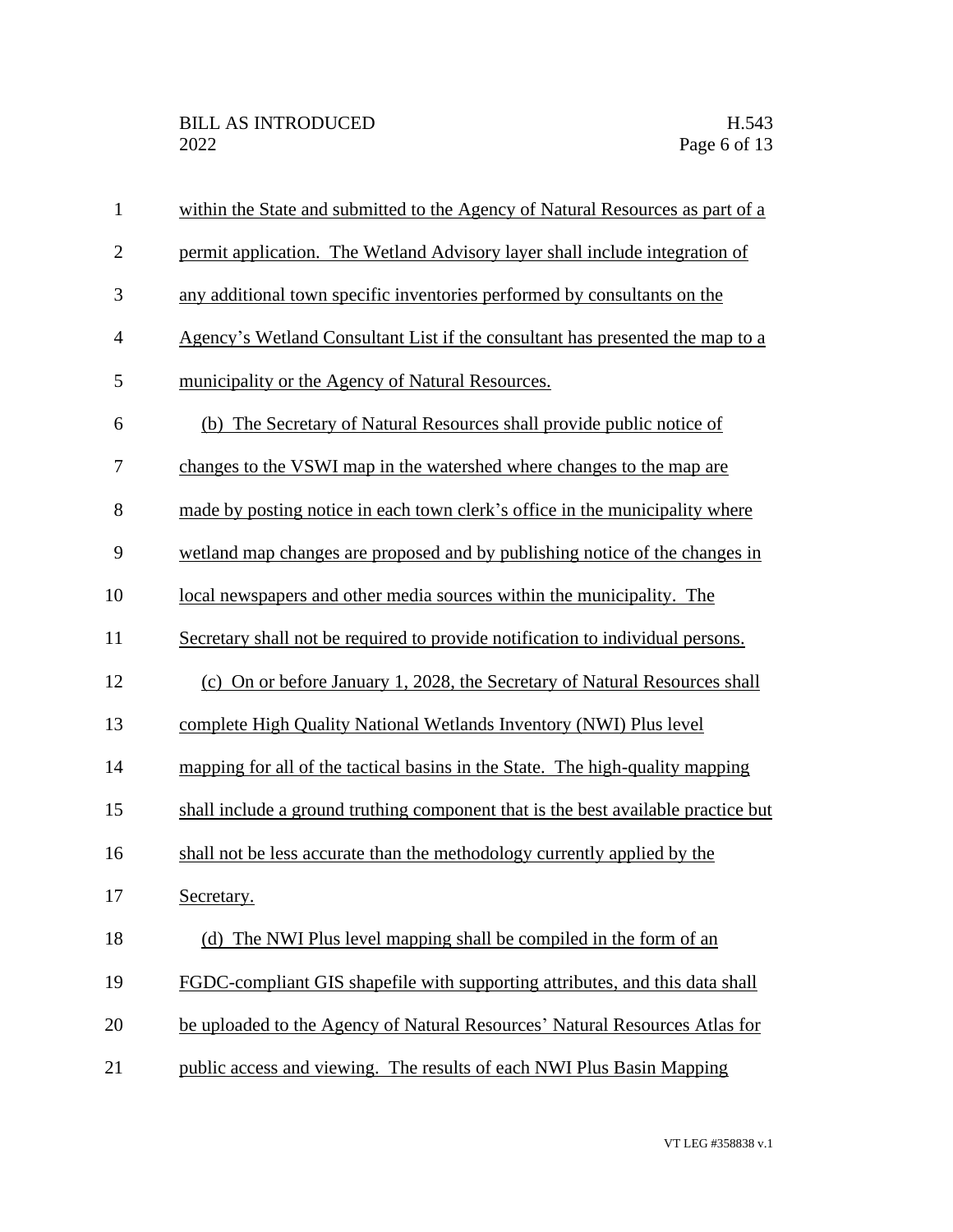| $\mathbf{1}$   | Project, including additional acres mapped, will be detailed in the annual      |
|----------------|---------------------------------------------------------------------------------|
| $\mathfrak{2}$ | Wetlands Program Report required under section 919 of this title.               |
| 3              | (e) Once all tactical basins are mapped, NWI Plus mapping updates would         |
| $\overline{4}$ | occur on a five-year cycle simultaneously with updates to the corresponding     |
| 5              | tactical basin plan.                                                            |
| 6              | (f) To assist in funding the mapping, the Secretary of Natural Resources        |
| 7              | shall seek to leverage State funds with federal funds and private funding, with |
| 8              | assistance from nongovernmental partners if possible. If the Secretary of       |
| 9              | Natural Resources does not obtain funding from federal funds or private         |
| 10             | funding, the Secretary shall document any effort prior to ongoing effort to     |
| 11             | obtain federal or private funding.                                              |
| 12             | Sec. 4. 10 V.S.A. §§ 918 and 919 are added to read:                             |
| 13             | § 918. NET GAIN OF WETLANDS; STATE GOAL; RULEMAKING                             |
| 14             | (a) On or before July 1, 2023, the Secretary of Natural Resources shall         |
| 15             | amend the Vermont Wetlands Rules to clarify that the goal of wetlands           |
| 16             | regulation and management in the State is the net gain of wetlands to be        |
| 17             | achieved through protection of existing wetlands and restoration of previously  |
| 18             | developed wetlands. As a condition of a permit for activity in a wetland, the   |
| 19             | Secretary shall require the net gain of wetlands.                               |
| 20             | (b) The Vermont Wetlands Rules shall prioritize the protection of existing      |
| 21             | intact wetlands. Where permitted activity within a wetland will cause adverse   |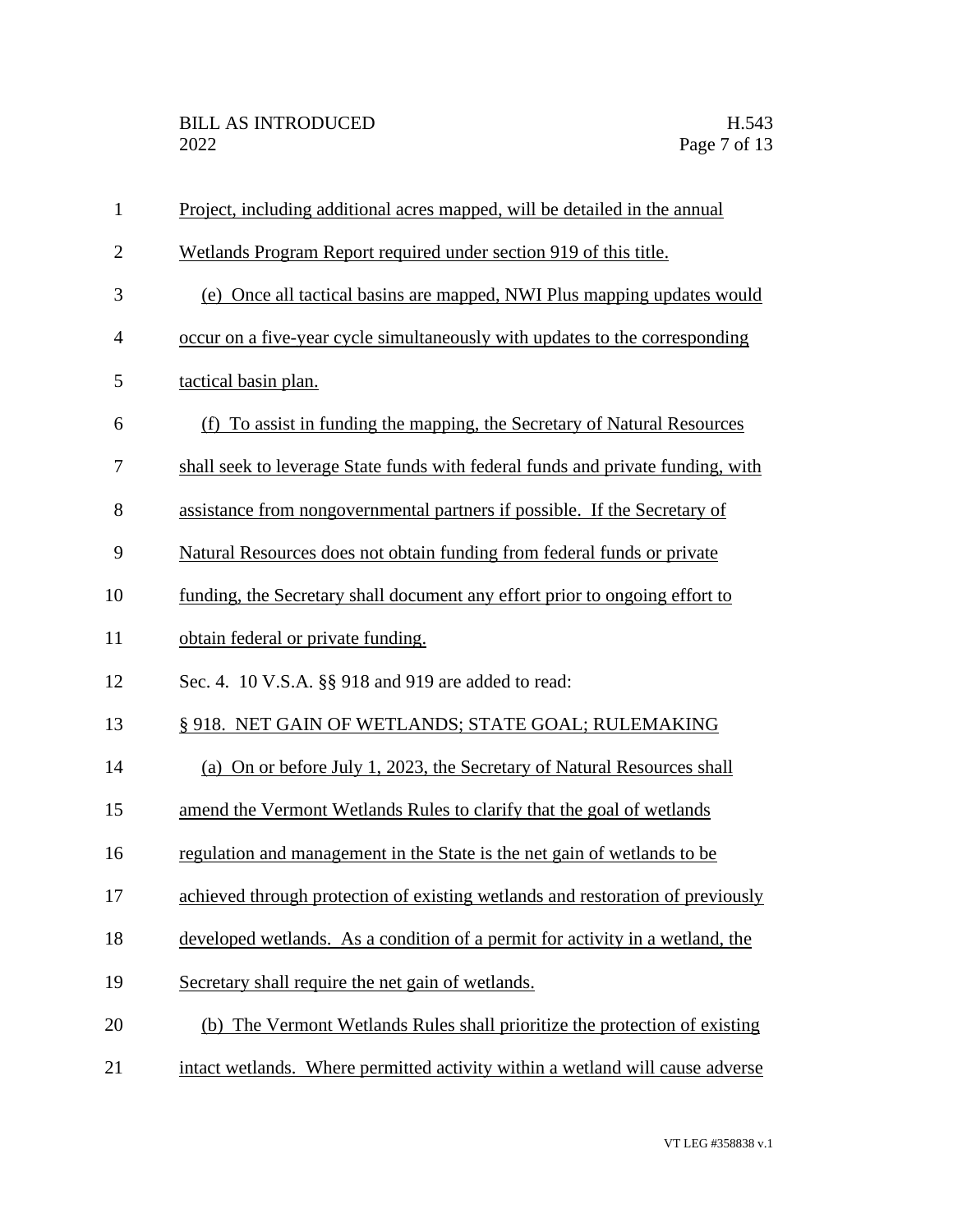| $\mathbf{1}$   | effects that cannot be avoided, the Secretary shall mandate that the permit      |
|----------------|----------------------------------------------------------------------------------|
| $\overline{2}$ | applicant restore, enhance, or create wetlands or buffers to compensate for      |
| 3              | adverse effects on a wetland. The amount of wetlands to be restored,             |
| $\overline{4}$ | enhanced, or created shall be calculated, at a minimum, by determining the       |
| 5              | acreage or square footage of wetlands adversely affected by the permitted        |
| 6              | activity and multiplying the number of adversely affected acres or square feet   |
| 7              | by two, to result in ratio of 2:1 restoration to disturbance. Establishment of a |
| 8              | buffer zone contiguous to a wetland shall not substitute for the restoration,    |
| 9              | enhancement, or creation of wetlands. Adverse effects on wetland buffers         |
| 10             | shall also be restored, enhanced, or created at a ratio of 2:1 restoration to    |
| 11             | disturbance, provided that restoration, enhancement, or creation of a wetland    |
| 12             | buffer shall not substitute for adverse effects on a wetland. Restoration,       |
| 13             | enhancement, or creation of adverse effects to a wetland or wetland buffer       |
| 14             | shall be managed separately.                                                     |
| 15             | (c) At a minimum, the modifications to the Wetlands Rules shall:                 |
| 16             | (1) Require an applicant for a wetlands permit to restore and enhance            |
| 17             | any loss of wetlands caused by the project that is subject to the permit         |
| 18             | application.                                                                     |
| 19             | (2) Incorporate the net gain rule into existing permitting requirements          |
| 20             | for wetlands.                                                                    |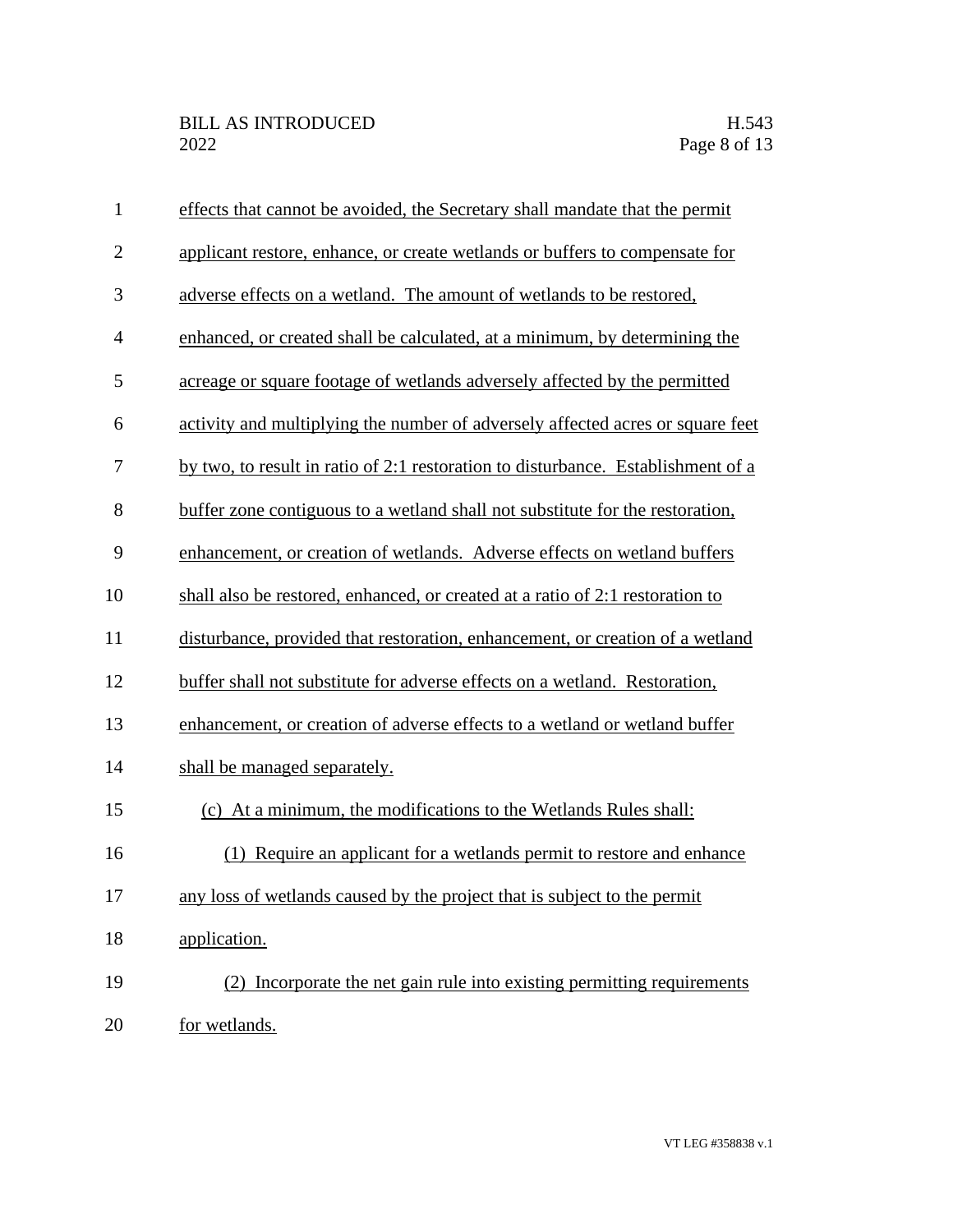| $\mathbf{1}$   | (3) Establish a set of parameters and ratios for the permittee-designed        |
|----------------|--------------------------------------------------------------------------------|
| $\overline{2}$ | restored wetlands, at not less than a 2:1 ratio, which shall include, at a     |
| 3              | minimum, the following factors:                                                |
| $\overline{4}$ | (A) the existing level of wetland function at the site prior to                |
| 5              | mitigation or restoration of wetlands;                                         |
| 6              | (B) the amount of wetland and wetland function lost as a result of the         |
| 7              | project;                                                                       |
| 8              | (C) how the wetland amounts and functions will be restored at the              |
| 9              | proposed compensation site;                                                    |
| 10             | (D) the length of time before the compensation site will be fully              |
| 11             | functional;                                                                    |
| 12             | the risk that the compensation project may not succeed;<br>(E)                 |
| 13             | the differences in the location of the adversely affected wetland<br>(F)       |
| 14             | and the wetland subject to compensation that affect the services and values    |
| 15             | offered; and                                                                   |
| 16             | (G) the requirement that permittees conduct five years of                      |
| 17             | postrestoration monitoring for the restored wetlands, at which time the Agency |
| 18             | can decide if further action is needed.                                        |
| 19             | (d) When amending the Vermont Wetlands Rules under this section, the           |
| 20             | Secretary shall establish a Vermont in-lieu fee (ILF) compensation program for |
| 21             | wetlands impacts that may be authorized as compensation for an adverse effect  |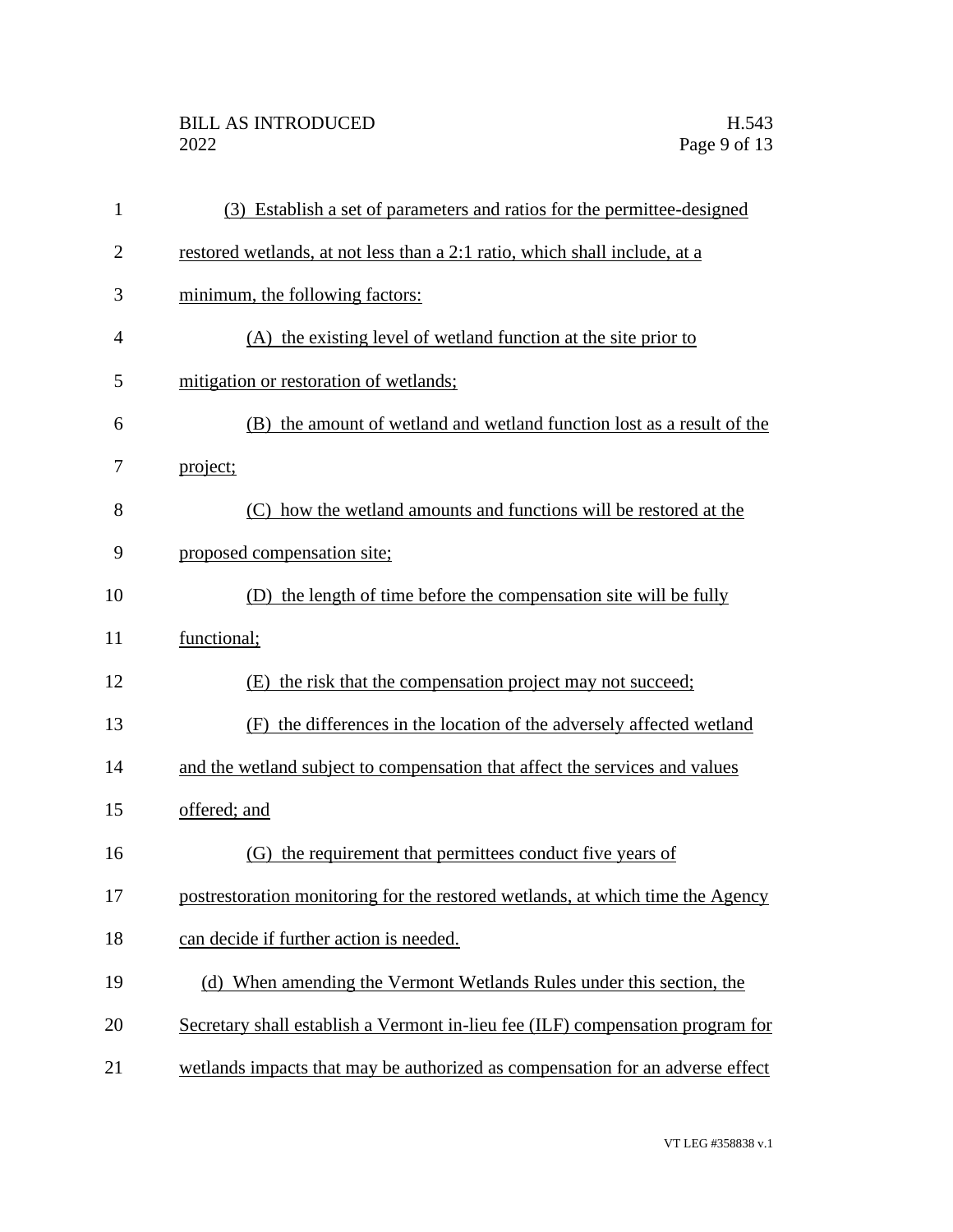| $\mathbf{1}$   | on a wetland when the permittee cannot achieve restoration. The Secretary    |
|----------------|------------------------------------------------------------------------------|
| $\overline{2}$ | may implement a Vermont ILF compensation program through agreements          |
| 3              | with third-party entities such as the U.S. Army Corps of Engineers or        |
| $\overline{4}$ | environmental organizations, provided that any ILF monetary compensation     |
| 5              | authorized under the rules shall be expended on restoration or conservation  |
| 6              | projects within the State and within the same watershed of the adversely     |
| 7              | affected wetland when possible.                                              |
| 8              | § 919. WETLANDS PROGRAM REPORT                                               |
| 9              | On or before January 1, 2023 and annually thereafter, the Agency of Natural  |
| 10             | Resources shall submit to the House Committee on Natural Resources, Fish,    |
| 11             | and Wildlife and to the Senate Committee on Natural Resources and Energy a   |
| 12             | report on the status of the wetlands in the State. The report shall include: |
| 13             | (1) the acreage, location, and vegetative composition of Class II            |
| 14             | wetlands and buffers impacted, the Class II wetlands and buffers that were   |
| 15             | restored, the Class II wetlands converted to other uses, including permanent |
| 16             | development and cropland, and an assessment of the functionality of any      |
| 17             | created wetlands over the past year compared with the previous five-year     |
| 18             | period;                                                                      |
| 19             | (2) an updated mitigation summary of the extent of wetlands restored         |
| 20             | on-site compared with compensation performed off-site, in-lieu fees paid, or |
| 21             | conservation;                                                                |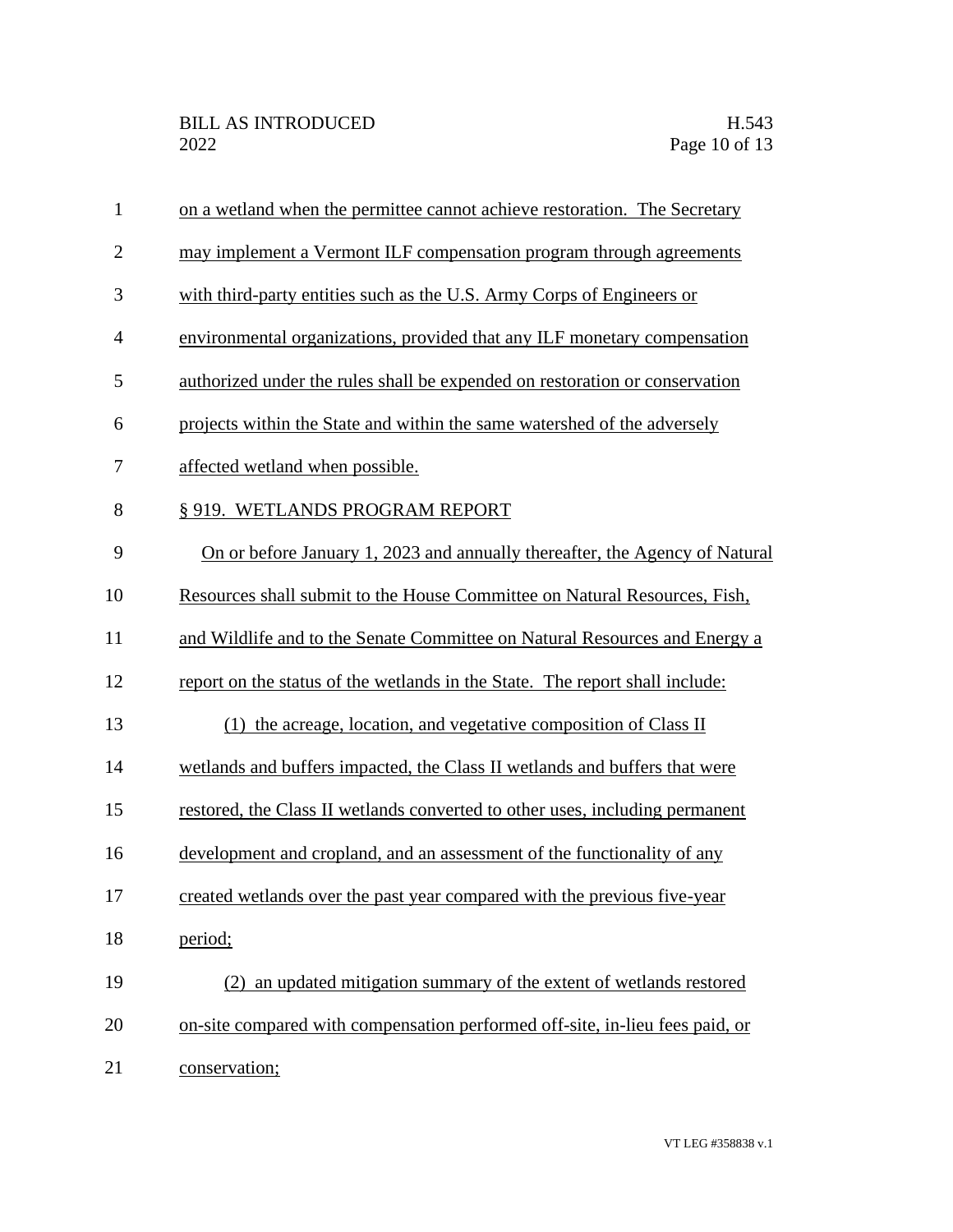| $\mathbf{1}$   | (3) the number of site visits and technical assistance calls conducted by         |
|----------------|-----------------------------------------------------------------------------------|
| $\overline{2}$ | the Agency of Natural Resources, the number of permits processed by the           |
| 3              | Agency, and any enforcement actions that were taken by the Agency or the          |
| $\overline{4}$ | Attorney General's Office in the previous year;                                   |
| 5              | (4) an analysis of historical trends of wetlands, including data showing          |
| 6              | sectors of wetland impact, including fill, land clearing for structures, land     |
| 7              | clearing for access, and renewable energy development;                            |
| 8              | (5) the results of each NWI Plus Basin Mapping Project, including                 |
| 9              | additional acres mapped, dominant vegetative composition, connected               |
| 10             | tributaries, locations of confirmed ground truthing, if applicable, and any other |
| 11             | hydrologic soil or vegetative observations or trends noted; and                   |
| 12             | (6) relevant updates related to Class I and Class II wetlands to include          |
| 13             | additional wetlands identified under these categories, their composition and      |
| 14             | general characteristics, potential threats, patterns of use, and other unique     |
| 15             | features.                                                                         |
| 16             | Sec. 5. 10 V.S.A. § 1274(a) is amended to read:                                   |
| 17             | (a) Notwithstanding any other provision or procedure set forth in this            |
| 18             | chapter, if the Secretary finds that any person has discharged or is discharging  |
| 19             | any waste or damaging the ecological functions of wetlands in violation of this   |
| 20             | chapter or chapter 37 of this title, or that any person has failed to comply with |
| 21             | any provisions of any order or permit issued in accordance with this chapter or   |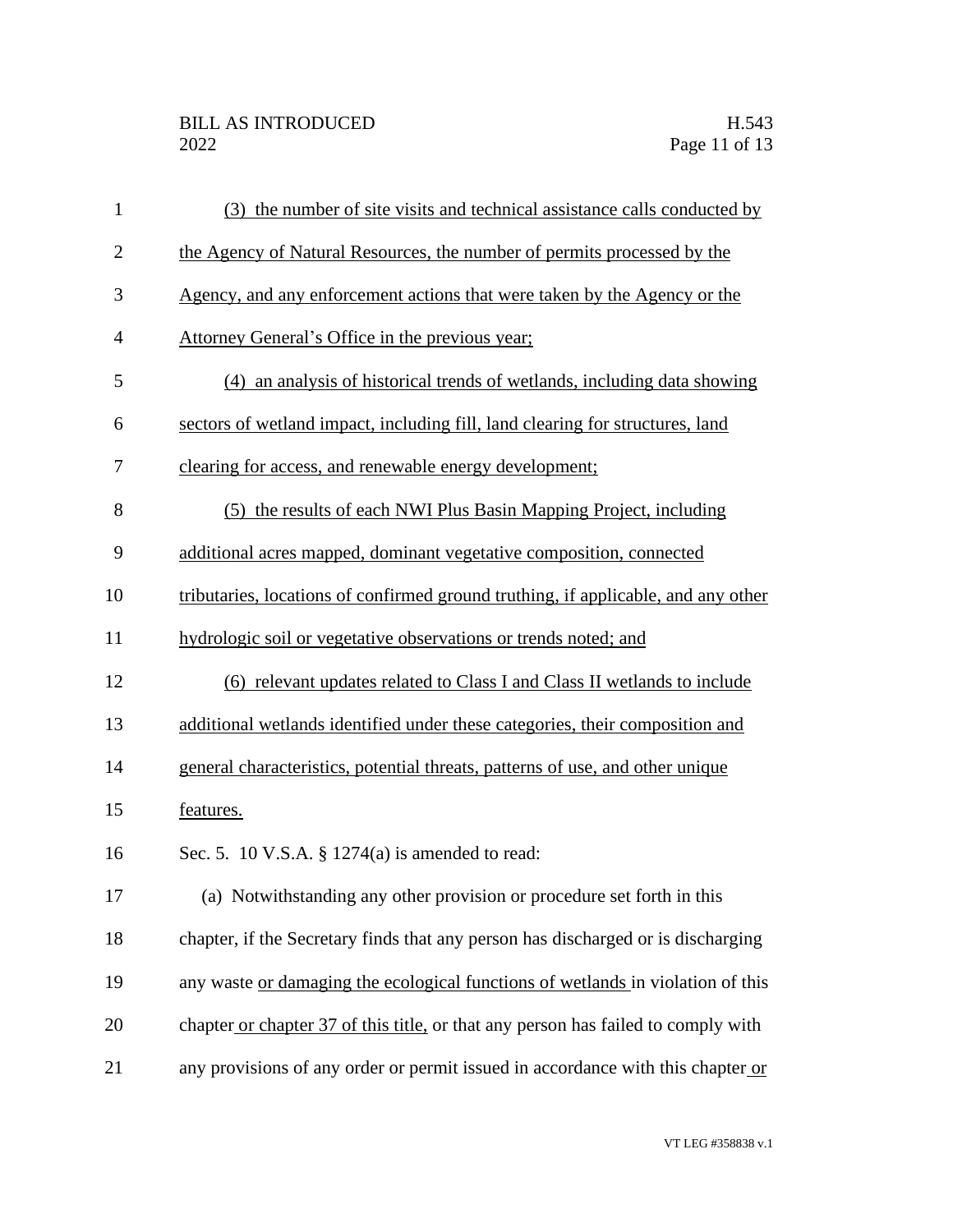| $\mathbf{1}$   | chapter 37 of this title, the Secretary may bring suit in the Superior Court in              |
|----------------|----------------------------------------------------------------------------------------------|
| $\overline{2}$ | any county where the discharge, damage to wetlands, or noncompliance has                     |
| 3              | occurred to enjoin the discharge and to, obtain compliance, and mandate                      |
| $\overline{4}$ | restoration of damaged wetlands. The suit shall be brought by the Attorney                   |
| 5              | General in the name of the State. The court may issue a temporary injunction                 |
| 6              | or order in any such proceedings and may exercise all the plenary powers                     |
| 7              | available to it in addition to the power to:                                                 |
| 8              | (1) Enjoin future discharges.                                                                |
| 9              | (2) Order the design, construction, installation, or operation of pollution                  |
| 10             | abatement facilities or alternate waste disposal systems.                                    |
| 11             | (3) Order the restoration of damaged wetlands. Wetlands damaged in                           |
| 12             | violation of chapter 37 of this title may be ordered restored, enhanced, or                  |
| 13             | created.                                                                                     |
| 14             | (4) Order the removal of all wastes discharged and the restoration of                        |
| 15             | water quality.                                                                               |
| 16             | $(4)(5)$ Fix and order compensation for any public property destroyed,                       |
| 17             | damaged, or injured. Compensation for fish taken or destroyed shall be                       |
| 18             | deposited into the Fish and Wildlife Fund.                                                   |
| 19             | $\left(\frac{5}{6}\right)$ Assess and award punitive damages.                                |
| 20             | $\left(\frac{6}{7}\right)$ Levy civil penalties not to exceed \$10,000.00 a day for each day |
| 21             | of violation.                                                                                |